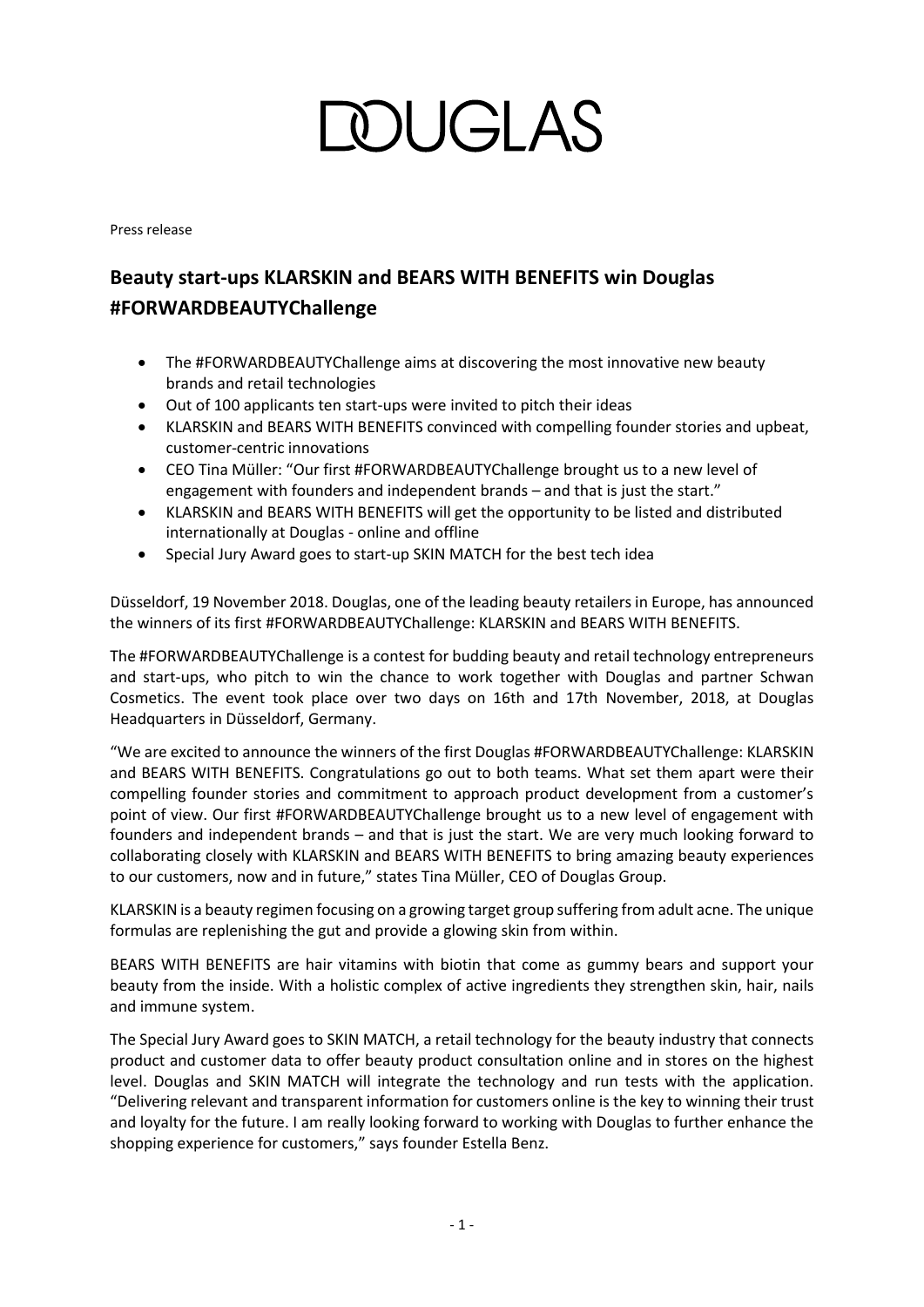## **DOUGLAS**

Douglas received close to 100 applications from international beauty and retail tech start-ups to participate in the contest. Ten finalists were invited to participate in the event and pitch their product idea to a panel of esteemed judges comprising among others Douglas CEO, Tina Müller, Managing Partner of CVC Capital Partners, Dr. Alexander Dibelius, CEO of Schwan Cosmetics, Dr. Jörg Karas, Instyle Germany Beauty Director, Eva Jost, EVP E-Commerce & Omnichannel of Douglas, Vanessa Stützle, and Christoph Honnefelder, at Douglas EVP Assortment & Purchasing.

"The event was fantastic, and the calibre of ideas simply mind-blowing. Schwan Cosmetics is really looking forward to working together with Douglas and the winning start-ups KLARSKIN and BEARS WITH BENEFITS, in helping bring their idea to its full potential," comments Dr. Jörg Karas.

On the first day of the contest, the initial ten entrants were shortlisted by the judges to a final group of six. On the second and final day of the contest, the finalists worked closely with a team of expert mentors to refine their idea, and repitch in a final presentation to the judging panel who selected the winner. The mentors were Viktor Balzer, Founder of Skinmade and Scientist at Fraunhofer Institute, Bernd Preuschoff, SVP and Global Head of Digital at Schwan Cosmetics, Dr. Lars Rüther, Founder of Skinmade and Head of Research at Dermatest, Ulrich Seitz, Managing Director at BayWa r.e. Energy Ventures, and Maru Winnacker, Partner at Super Group.

"Working with the finalist teams in such a fast-paced and thrilling environment was a huge highlight for me. I can't wait to see how all participating teams will develop their businesses in the future," states Dr. Lars Rüther.

The winning start-ups, KLARSKIN and BEARS WITH BENEFITS, will receive full commitment from Douglas in developing a partnership that realises their ideas to their full potential. This includes ongoing support and incubation from Douglas and the distribution of their products via Douglas' international online and offline channels.

"We are so grateful to Douglas for this opportunity. BEARS WITH BENEFITS was inspired by beauty trends from the USA and South Korea, and now we have the potential to bring our idea to millions of people who love beauty, all over Europe," state founders Marlena Hien and Laurence Saunier.

"It's just amazing! I'm so excited to bring products that heal and nourish to more people with skin issues like I once had. I can't wait to start working together and to tell our customers that we are bringing our scientific, high quality formulations to Douglas stores near them very soon," commented KLARSKIN founder Antoneta Bursac.

"There is no doubt that the #FORWARDBEAUTYChallenge has given us unparalleled access to incredible innovations that will truly rock the beauty world. Our #FORWARDBEAUTY strategy is all about bringing the best beauty experiences to our customers, and this event is another great way to help us deliver on this goal. It goes without saying, the #FORWARDBEAUTYChallenge was a great success," states Tina Müller, CEO of Douglas.

Douglas plans to make the #FORWARDBEAUTYChallenge an annual event, running the contest again in 2019.